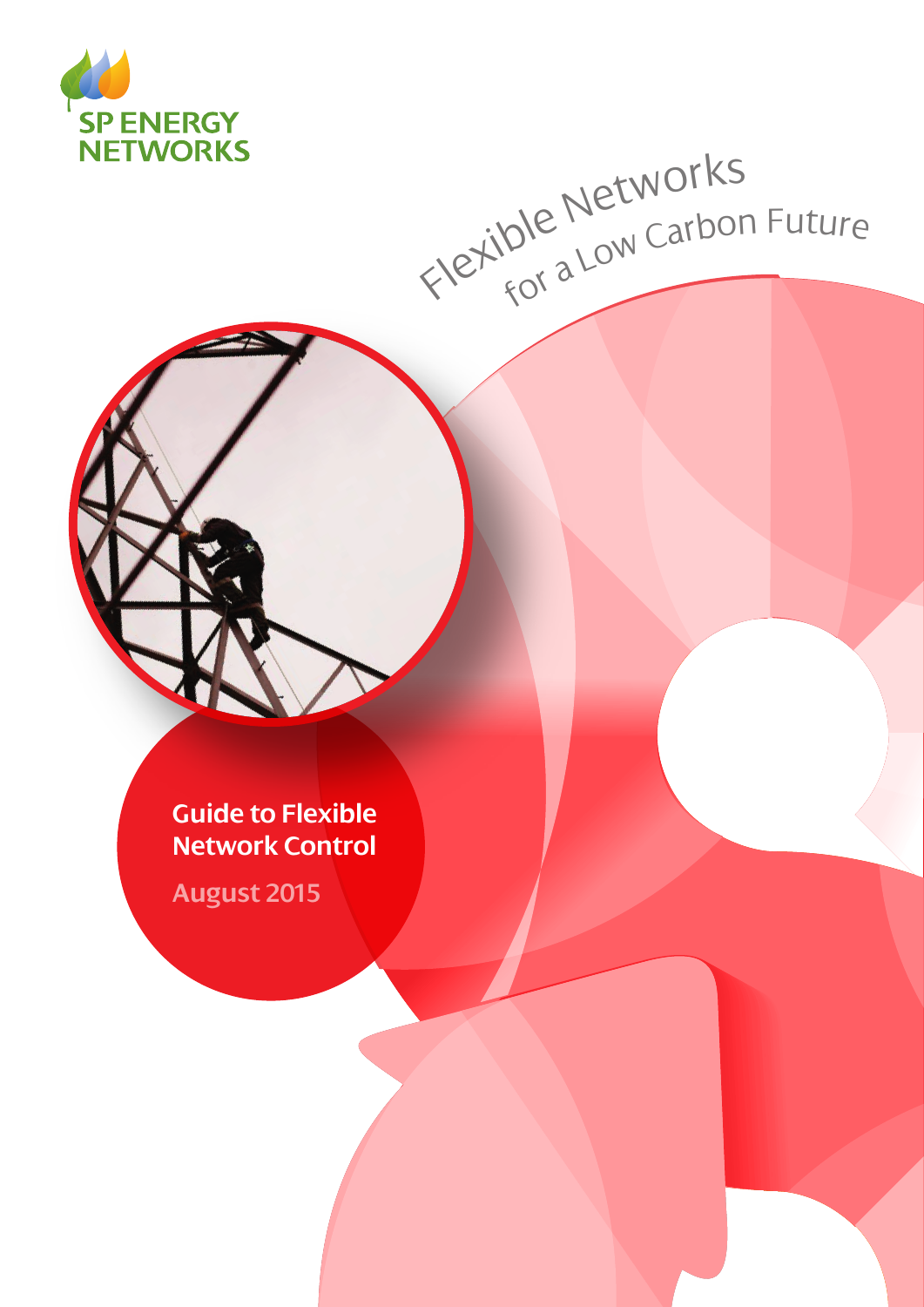# <span id="page-1-0"></span>**Contents**

| $2^{\circ}$    |     |  |  |  |  |  |  |
|----------------|-----|--|--|--|--|--|--|
| 3 <sup>1</sup> |     |  |  |  |  |  |  |
|                |     |  |  |  |  |  |  |
|                | 3.2 |  |  |  |  |  |  |
|                | 3.3 |  |  |  |  |  |  |
|                | 3.4 |  |  |  |  |  |  |
|                |     |  |  |  |  |  |  |
| $\overline{4}$ |     |  |  |  |  |  |  |
|                |     |  |  |  |  |  |  |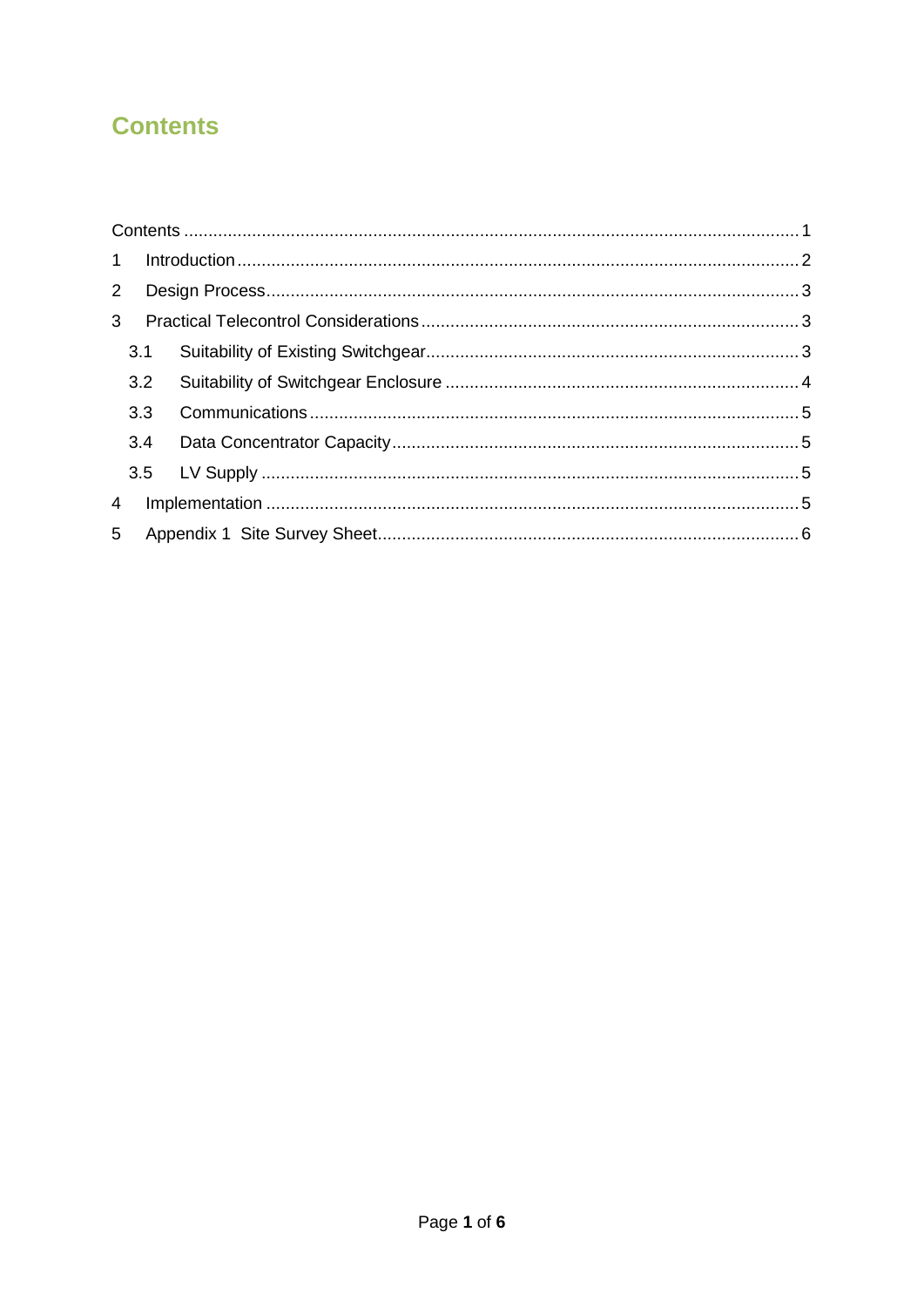## <span id="page-2-0"></span>**1 Introduction**

Work package 2.2 implemented flexible network control within the project trial areas of St Andrews and Whitchurch. The objectives of the work package were to contribute to the increase in network headroom required within the trial areas, and to provide proof of concept and quantify the benefits and costs of using this type of network control.

Incremental capacity can be created on the secondary (11kV) network by using flexible open points to link neighbouring groups with spare capacity or different demand profiles. This work package trialled flexible network control using automated 11kV switches on secondary networks in two of the trial sites to provide the capability to dynamically transfer load between primary substations.

This guide has been prepared to assist SPEN and other DNO's with replication of the techniques employed in the project trial areas. It is intended to be a relatively high level guide for designers who are perhaps using this technique for the first time. Where appropriate, the guide makes reference to the more detailed design analysis that was undertaken for the trial areas. The practical aspects of implementing, or augmenting an existing, telecontrol scheme are highlighted and an example of a typical site survey form is included.

The process from scheme concept through to implementation is outlined in the flow chart below.

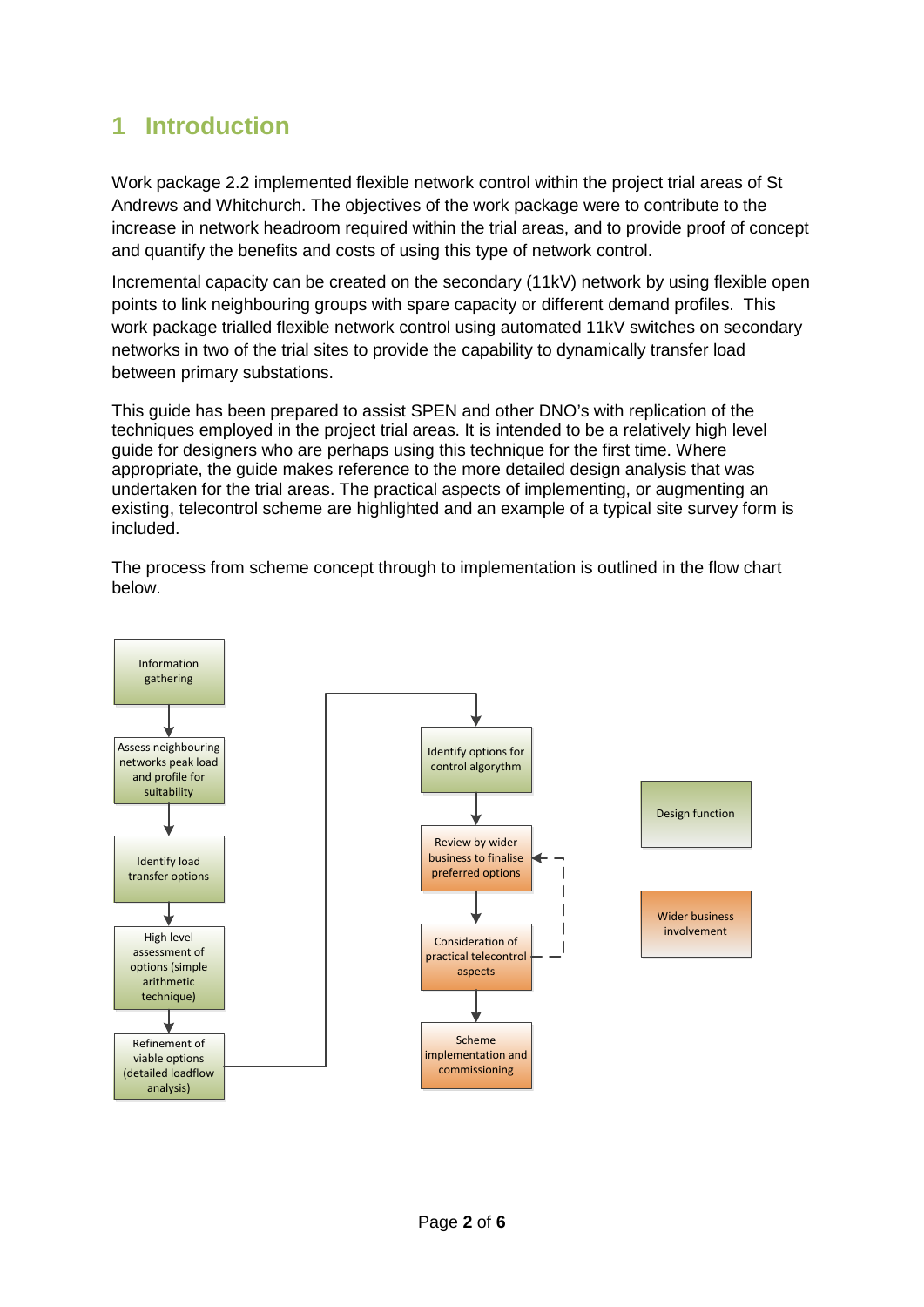# <span id="page-3-0"></span>**2 Design Process**

The design process is fully described in generic (i.e. not DNO specific) terms in the document **Network Reconfiguration Planning Methodology and Application Guide**

The design work that was undertaken for the St Andrews trial area under the Flexible Networks project is described in the document **Evaluation of Headroom and Load Transfer Opportunities at St Andrews Primary Substation.**

The design work that was undertaken for the Whitchurch trial area under the Flexible Networks project is described in the document **Whitchurch Load Automation Feasibility Assessment.**

The documents above provide a comprehensive description of the process followed together with 2 examples of actual studies.

Existing telecontrol points on the network are likely to provide the lowest cost switching points for flexible network control if they are suitably located. However it should be borne in mind that the placement of legacy telecontrol points was often to address network performance, and were positioned to enable isolation of known fault zones. As investment during the intervening period has often addressed those failing assets, those telecontrol points may not now be at the optimal location for either fault sectioning or to enable flexible network control.

In designing the location of additional telecontrol points, cognisance must be given to any requirements in existing company policy and engineering standards, for example the Distribution Design Manual in the case of SPD / SPM.

# <span id="page-3-1"></span>**3 Practical Telecontrol Considerations**

As part of the output from the design process, it is likely that a requirement for additional telecontrol points on the 11kV network will be identified. These may involve adding telecontrol to existing switching points, or adding new switching points equipped with telecontrol. This section is effectively a checklist of the issues that must be considered when reviewing potential telecontrol points.

### <span id="page-3-2"></span>**3.1 Suitability of Existing Switchgear**

Much of the ground mounted switchgear on the 11kV network is in excess of 20 years old and was not designed with telecontrol in mind. However with the expansion of telecontrol installations in recent years, retrofit solutions have been developed for some switchgear types to allow telecontrol to be added.

Typical types of switchgear that have been identified as existing at current Normally Open Points on the SPD and SPM networks include:

- South Wales C4X oil filled CB, South Wales HG12 gas filled CB, South Wales IF4X oil switch.
- GEC/AEI BVRP17 oil filled CB, GEC/AEI IB5 oil switch.
- Yorkshire IVIO oil filled CB, Yorkshire RN2 gas filled RMU.
- English Electric T3OF oil filled RMU.
- Reyrolle C7 oil filled CB, Reyrolle ROS oil switch.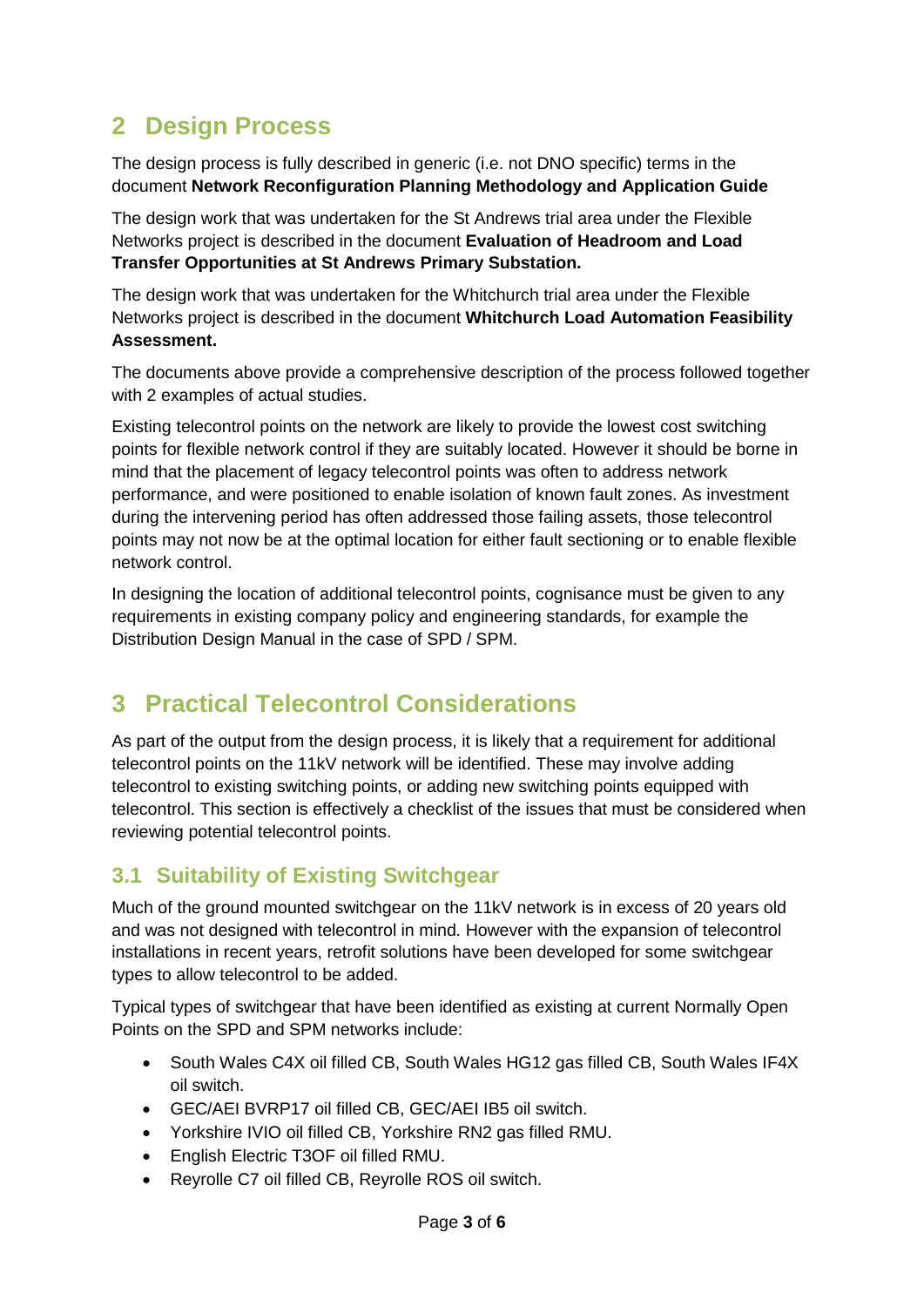- Merlin Gerin SE6 gas filled switch, Merlin Gerin CE6 gas filled CB, Merlin Gerin RN2C gas filled RMU.
- Long & Crawford J3 oil switch, J4 oil switch, T3GF3 oil filled RMU, T4GF3 oil filled RMU.

For the above switchgear, there are some that can be tele-controlled with the use of actuators, shown in the table below:

| <b>Actuator</b>                        | <b>Manufacturer/Supplier</b> | <b>Product still</b><br>available? | <b>Approx. Unit Cost</b><br>(Ek) |  |
|----------------------------------------|------------------------------|------------------------------------|----------------------------------|--|
| Rotary RN2C &<br>auxiliary switch kit  | <b>Groupe Schneider</b>      | <b>Yes</b>                         | 0.5                              |  |
| SE6/CE6 Linear                         | <b>Groupe Schneider</b>      | Yes                                | 0.25                             |  |
| Double T3/4GF3<br>Linear               | Lucy                         | Yes                                | 1.0                              |  |
| J3/J4 Linear                           | Lucy                         | Yes                                | 0.75                             |  |
| Double Yorkshire<br>RN <sub>2</sub>    | <b>EPDL</b>                  | Yes                                | 2.0                              |  |
| Double Merlin Gerin<br>RN <sub>2</sub> | <b>EPDL</b>                  | Yes                                | 2.0                              |  |
| <b>SE6 Linear</b>                      | <b>EPDL</b>                  | Yes                                | 1.0                              |  |
| Double T3/4GF3<br>Rotary               | <b>EPDL</b>                  | Yes                                | 2.0                              |  |

The RN2C RMU is the only switchgear that can be readily tele-controlled, hence the low cost of the equipment used to do so.

There is only one variant of the SE6/CE6 type that can be readily tele-controlled – this variant will have a small socket on the facia plate of the switch. The front cover of the readily tele-controllable SE6/CE6 should be around 3 inches in depth, which makes it able to house a fitted actuator. The other versions of this switchgear do not have the aforementioned socket and the front cover is only around 1.5 inches in depth and these versions can only be tele-controlled using bespoke actuators.

All other options shown in the table above (Lucy & EPDL options) are bespoke actuators, specially made for the type of switchgear, hence the greater cost. To our knowledge, these options are still available.

Where an retrofit telecontrol is not available, consideration can be given to replacing the switchgear with a modern equivalent equipped for telecontrol.

### <span id="page-4-0"></span>**3.2 Suitability of Switchgear Enclosure**

The enclosures of existing ground mount switchgear must be checked to ensure the dimensions are sufficient to accommodate telecontrol equipment. Where outdoor switchgear is not currently enclosed, consideration must be given to installing an enclosure, including the civil works required for a foundation.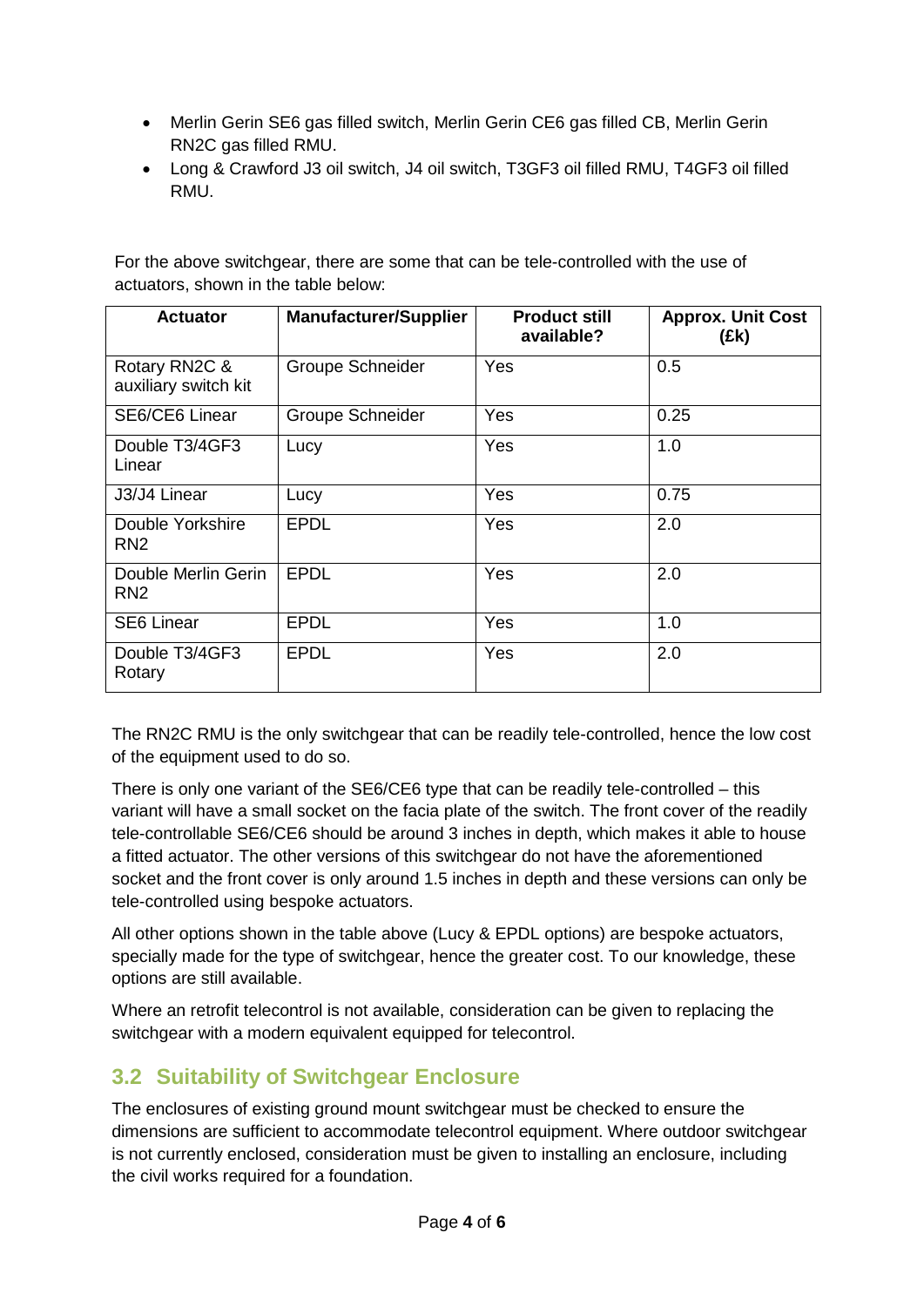### <span id="page-5-0"></span>**3.3 Communications**

In order to telecontrol a switching point it is necessary to have communications with it. On the 11kV secondary network this would typically be radio communications from the switching point to a data concentrator at a primary substation or other location.

In order to confirm that a radio communications path is available it is normally necessary to undertake a desktop and/or site survey to verify the signal strength over the link and identify any requirement for radio repeaters.

### <span id="page-5-1"></span>**3.4 Data Concentrator Capacity**

As discussed above, communications with secondary network telecontrol points is normally via data concentrators in a local primary substation. It is necessary to confirm that the data concentrator has sufficient spare capacity. This can be an issue with the previous generation of data concentrator installed on the SPD and SPM networks.

### <span id="page-5-2"></span>**3.5 LV Supply**

As an LV supply is required to power the telecontrol equipment it is necessary to survey the site to determine how this will be obtained. For example there may be an existing supply within the existing building or enclosure, or it may be possible to obtain a supply from an adjacent LV fuseboard or pillar. Alternatively it may be necessary to install a new pole mounted transformer to obtain a supply.

# <span id="page-5-3"></span>**4 Implementation**

Implementation of the telecontrol installation will normally require the use of specialist internal resource or specialist contractor. The detail of the activities will vary in accordance with the manufacturer and type of equipment being installed. The generic activities are typically as follows: -

- Installation of telecontrol equipment
- Pre-commissioning (installation check and connection of LV power etc.)
- Radio communications check
- Commissioning (including mapping of inputs and outputs)
- SCADA build (configuration of new point on NMS)
- End to end check (ETEC) of functionality